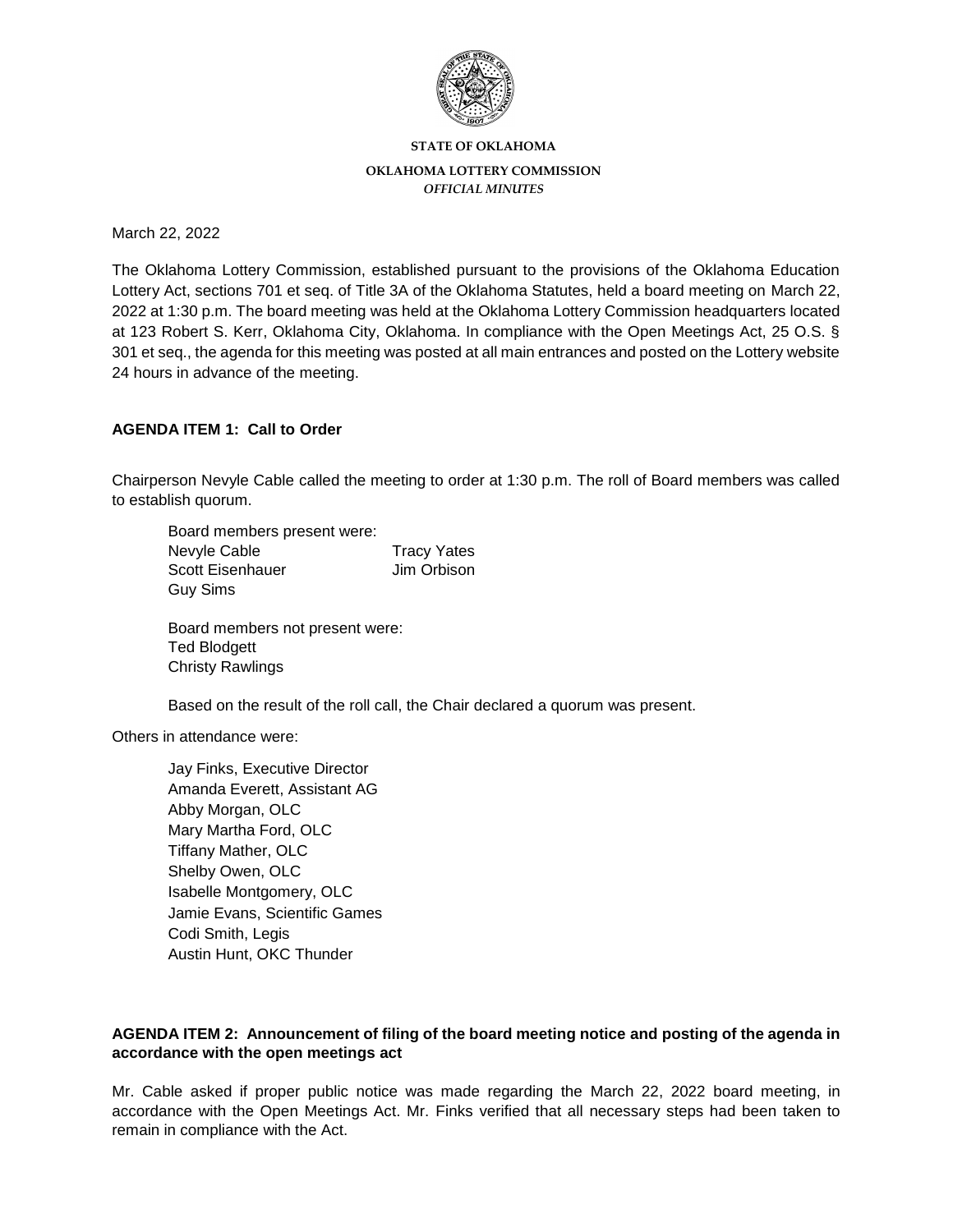### **AGENDA ITEM 3: Reading and approval of minutes**

Mr. Orbison moved that the reading of the minutes of the December 7, 2021 board meeting be waived and approved as published and distributed. Mr. Orbison seconded the motion. The Chair ordered a roll call with the following results:

Roll Call Vote: Yes: Cable; Eisenhauer; Orbison; Sims; Yates No: Abstain: The result was 5 votes in the affirmative, none opposed, and none abstained. The motion passed.

# **AGENDA ITEM 4: Report of Audit and Finance Committee**

Mr. Yates reported on the Lottery's financial outlook through November and indicated that the Lottery was on pace to significantly exceed the FY22 fiscal appropriation of \$61,000,000.

Mr. Yates reported on three internal audits that were conducted since the last board meeting. BKD conducted audits on OLC operations surrounding Claims, Nightly Drawings and the Security department. BKD made three recommendations from the Claims audit all surrounding enhancing cash handling procedures. There was one recommendation from the Nightly Drawing audit recommending the Security team enhance their daily audit procedure to include some additional information. There were no findings in the Security department audit.

## **AGENDA ITEM 5: Executive Director report**

Jay Finks, Executive Director, covered a review of the current fiscal years' operations in categories of strengths, challenges and weaknesses.

Strengths:

- Corporate growth and expansion at OnCue, Walmart, Stripes, Quik Trip and Caseys
	- o Major growth of self-service and instant game count
- Legislative efforts / discussions
	- o HB4388 (Restructure of Lottery contributions: \$60m per year to current formula and all additional profit to a Teachers Excellence program surrounding teacher pay) continuing to advance through the legislative process
	- $\circ$  Lottery granted approval of utilizing Lobbying support to help with their legislative efforts (budget approved back in June of 2021)
	- o ILottery conversations continuing to be very positive and subject projected to be a major topic (along with sports betting) in 2023 session
- **Marketing** 
	- o New Branding campaign launched; OLC seeing very high levels of participation in promotions and across all social media channels
- Organizational Changes
	- o OLC continuing to build for future success; flowchart showed to outline streamlining efforts across key department